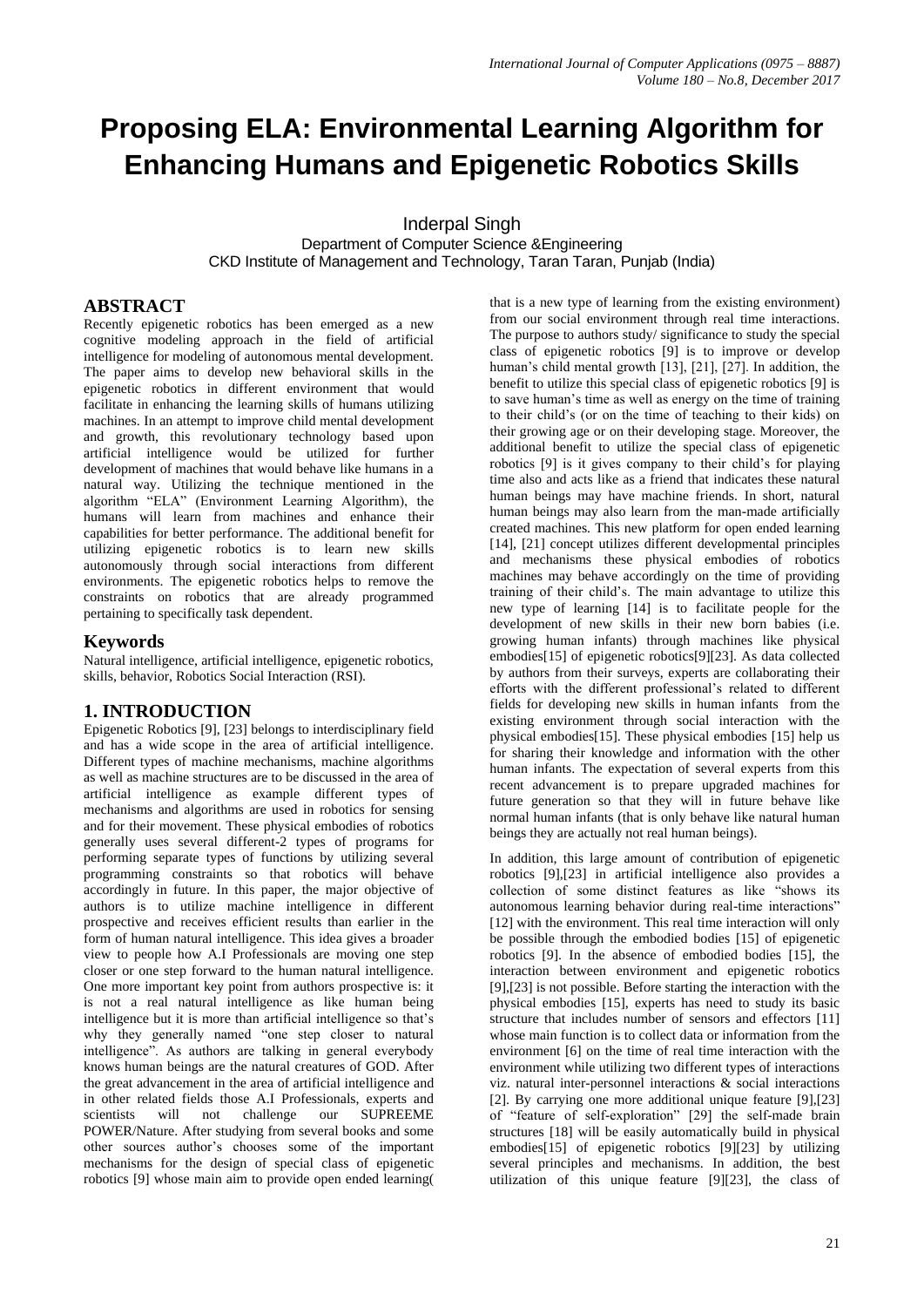epigenetic robotics [9],[23] will be easily implemented through path-following-method in future if experts realize its need for further alterations [4] in their physical embodies [15]. Even this method or approach will always not be appropriate in most of the cases but it may fail sometimes on that time when epigenetic robotics [9],[23] physical embodies [15] will not react like physical reality [21] (that is similar behavior as like physical reality). As authors collected data from their surveys and most importantly they listened some of the lecture sessions of experts on you tube during their conferences, they said epigenetic robotics [9],[23]is a big challenge for our scientific community now a days. They (Experts) want to create natural intelligence in physical embodied[15] machines [10] (that is epigenetic robotics [9][23]) as like human infants [15], [19] so that in future artificial machines will behave naturally as like normal humans beings [24]. By utilizing such type of machine intelligence autonomous child mental development [11], [26] will be easily enhanced and correspondingly they successfully adapt new skills from the continuously changing environment [8], [3].For implementing autonomous learning behavior in machines researchers took help from the different cognitive developmental mechanisms (CDM) [16] in physical embodied bodies[15] so that the improvement in their behavior should be come accurately ( that is according to the design of developmental mechanism) and on the another side simultaneously they uses hybrid approach for its effective utilization that can be diagrammatically represented as in figure.1:



**Fig.1: Cognitive Developmental Robotics – A Hybrid Approach [28].**

The benefit to utilize this hybrid approach is its further use in several intrinsic learning principles for implementing autonomous learning behavior [5] in the class of epigenetic robotics [9],[23]. These learning principles along with its design issues give the complete description / or / understanding of the basic concept of human cognitive development process (HCDP). As authors saw several design issues are used in the class of epigenetic robotics [9] ,[23]but the two most common design issues are listed below:

- Adapt dynamic environment firstly during the management of complex tasks.
- Self-made brain structures [18] insider robotics brain that may further provide temporal Development Structure.

These design issues uses several synthetic and constructive approaches in CDP (Cognitive Development Process). The main function of CDP is to provide real time interactions with the body, brain as well as environment [13]. If at once a real time interaction with the environment through CDP is possible then automatically self-made brain structures [18] will be made in their physical embodies [15] and will work and behave accordingly (that is self-made brain structures [18]). The main function of these self-made brain structures [18] is to store own knowledge base and user experience in their memory database [25] on the time of real time interactions with the environment. In addition, the class of epigenetic robotics [9],[23] may take one better advantage of the other classes of robotics viz. nano-robotics and toyrobotics etc. They may use as an agent to another classes of robotics that shows an epigenetic robotics [9],[23] act as master and the other class of robotics act as a slave ( that is for the same epigenetic robotics master) . For implementing these self-made brain structures [18], neuroscientists generally use epigenetic robotics architecture (ERA) [17] that can be diagrammatically represented in fig.2:

# **Epigenetic Robotics Architecture**



**Fig.2: ERA- Epigenetic Robotics Architecture [28]**

The motivation towards the utilization of ERA is to guide the modeling efforts to physical embodies [15] during their real time interaction [17] with the environment.

In this paper, authors designed a new methodology named "ELA" (Environment Learning Algorithm) for providing a new method for open ended learning[14] through machine intelligence for achieving better performance and results in future so that machines will behave naturally in future as like human infants[15],[19]. As authors noticed the main existing problem in the field of artificial intelligence is everything in robotics machines are programming based constraints as programmers and experts embedded programs in robotics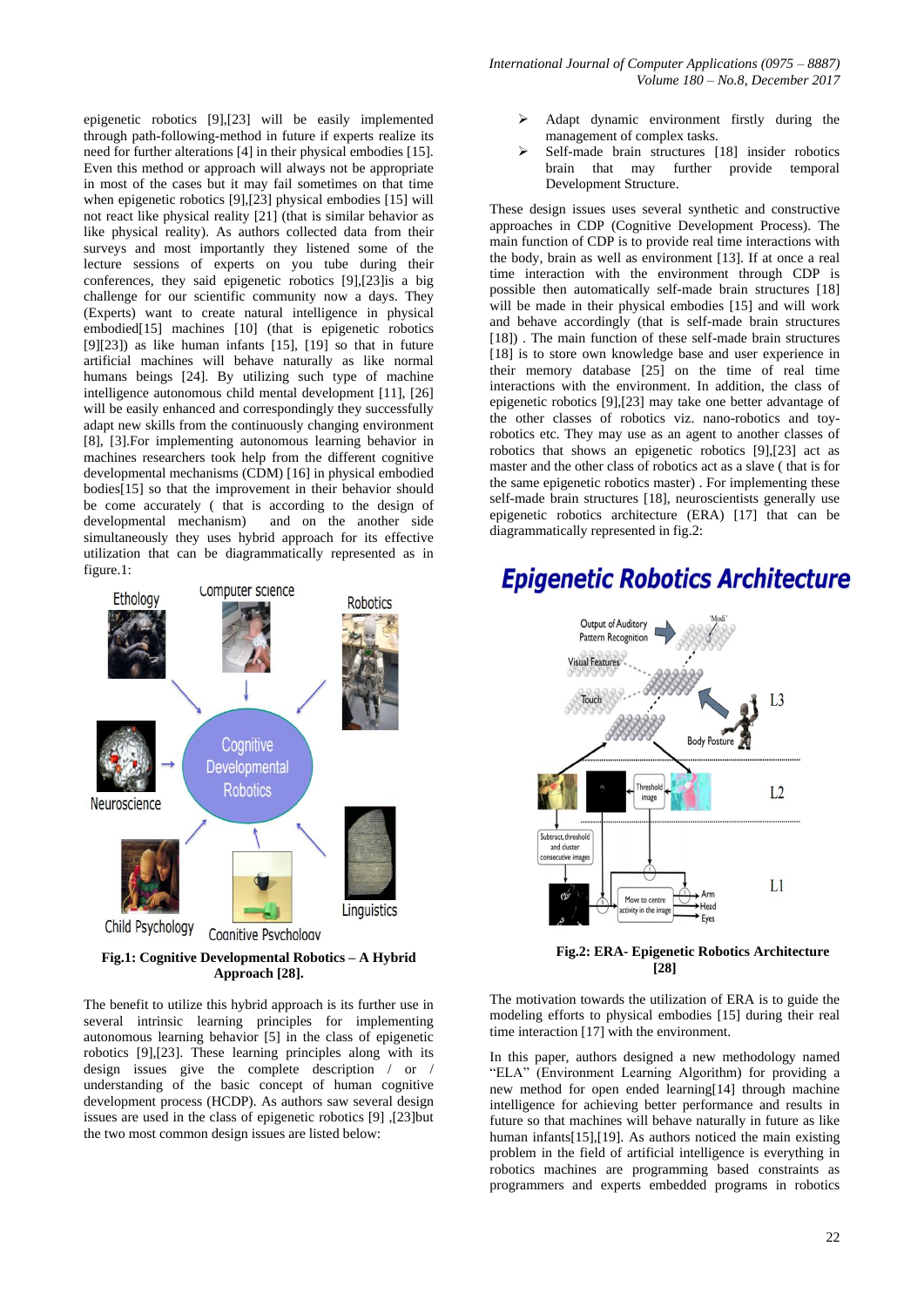machines that will behave accordingly presently. That clears robotics are now a days actually doing low skilled jobs as an example programming constraints put on machines robotics will behave accordingly and except that they will not do anything according to their wish as an example they do not have ability to think like humans or in other words you may say they will not work like humans wish etc. In this case, robotics acts as a slave and human act as a master. So, as per authors opinion this new designed methodology may help to remove several programming constraints [1], [7] on robotics machines and contributing their efforts for developing new skills in the class of epigenetic robotics [9],[23] by utilizing cognitive development principles (CDP) and learning mechanisms that may in future will facilitate our society people for self-driving their own innovation [22] through selfmade brain structures [18] in epigenetic robotics [9],[23]. The motivation towards the class of epigenetic robotics [9],[23] is also help to develop new behavioral skills in human infants or human kids by utilizing autonomous learning behavior in two different environments viz. real environment and virtual environment. As Authors studied this epigenetic robotics[9] ,[23]field has a great scope in future that's why till now scientists belongs to different areas are working hard or put great efforts for achieving maximum success in this field

#### **2. RESEARCH DESIGN**



**Figure.3:Intelligance act as an interface between human and epigenetic robotics.**

# **3. A ROADMAP– FOR INTELLIGENCE TRANSFORMATION MODE (ITM)**

This intelligence transformation mode tells us how machines will behave naturally as like humans infants. This new roadmap gives us a step closer to natural intelligence but actually it is not real natural intelligence- in which machines show their own natural (in artificial form) behavior or intelligence by utilizing self-deriving brain structures [18] in epigenetic robotics class [9],[23]. The diagrammatical representation of intelligence transformation mode can be diagrammatically shown in figure 4:



**Figure.4: Flow of ITM (Intelligence Transformation Mode).**

# **4. PROPOSED ALGORITHM - ELA (ENVIRONMENT LEARNING ALGORITHM)**

Step-1) Find an object (i.e. Human) inside the room.

// through sensors and effectors ER can be easily detect the presence of humans at specified Location.

> // (Object finding is based on the distance between the ER and object).

> Object Finding:  $=$  Distance b/w ER  $+$ Actual Location of Object.

Step-2) IF Object inside the room is TRUE Then

Step-3) Check the status of Object {In Motion (Moving), Motionless (Stationary)}.

Step-4) IF Object is Motion\_Less then Go to Step 1

// Find another object inside the room.

Step-5) Else

Step-6) IF object is Moving (Object:  $=$  MOTION STATE) as like hand movements and legs movement then Epigenetic Robotics Monitor their actions through sensors & effectors and record the whole movies in already embodied cameras in their physical body.

// the whole movie is record in ER self-made brain structure database.

Step-7) Store Everything in ER Memory. // Database of ER.

Step-8) Go to step 1 and repeat from step 1 to step 7.

// for teaching more actions of humans to other Human Infants for their mental growth development.

Step-9) END IF UP TO STEP 4.

Step-10) Stop Learning.

Step-11) End.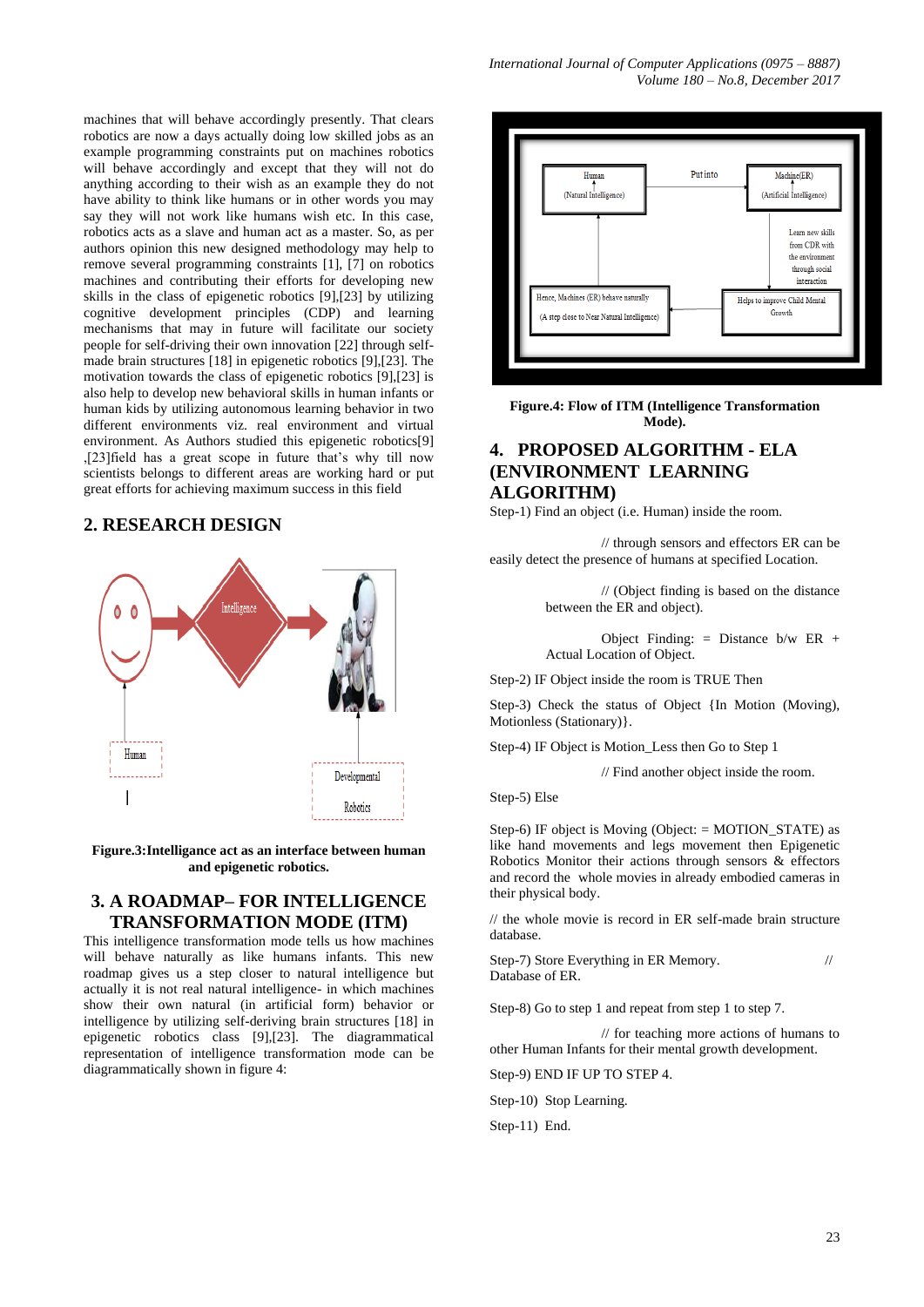The benefit to utilize this new designed algorithm is to save human time as well as energy to teach or trained their kids while learning through their actions in the existing environment and correspondingly provide eco-friendly environment to their kids with machines. In this way, humans take a better advantage of epigenetic robotics [9],[23] for the development of their child mental growth [21],[27].

#### **5. CONCLUSIONS**

Authors concluded the epigenetic robotics [9],[23] is still in its infancy stage. This paper discussed about the different cognitive mechanisms used in epigenetic robotics architecture (ERA) along with its design issues. This designed methodology named **""ELA" (Environment Learning Algorithm)** may help to enhance human infants or human kids learning skills from the existing environment and correspondingly by copying their actions as like hands and leg movements. In addition, epigenetic robotics [9] ,[23]may ask questions from human's kids by utilizing own self-deriving brain structures [18] in their physical embodies and correspondingly develop new skills autonomously learning new behavior through real time interactions in two separate types of environments viz. real or virtual. At the end, authors said cognitive mechanisms used in Epigenetic robotics [9],[23] plays a vital role for the improvement or development of child mental growth [13], [21], [27]. The success towards this field is demanding for the joint effort of many scientists that may belongs to different fields as like including computer scientists, neuroscientists, psychologists, philosophers and engineers.

#### **6. FUTURE SCOPE**

In future, this work will be extended by designing several new machine learning algorithms without having time bound constraints. By utilizing, these new designed machine learning algorithms researchers will easily learn more from the environment (i.e. by considering EVS given parameters as like temperature,humidity,pressure etc.) through Social Interactions with the class of Epigenetic Robotics (SICER). This may also help to develop new skills in epigenetic robotics [9], [23] as like human infants through self-learning from the environment.

#### **7. REFERENCES**

- [1] Shen Qiang, Zhou Changle, Jiang Min, Meng Qinggang, Shang Changing, November 2014. A Developmental approach to robotics pointing via human robot interaction ,New Trend of computational intelligence in HRI, ELSEVIER.
- [2] Breazeal Cynthia, 2009. Role of expressive behavior for robots that learn from people, Philosophical Transactions of the royal society.
- [3] Cheng Gordon & Atkeson Christopher, 2006. Coaching-An approach to efficiently & intuitively create humanoid robot behaviors, IEEE.
- [4] Simmons Reid, Forlizzi Jodi and Gockley Rachel, 2007. Natural Person following behavior for social robots, ACM, Virginia, USA.
- [5] [Stoytchev. 2009. Some basic principles of developmental robotics, IEEE Computational Intelligence Society.
- [6] Shen Min Wei & Ranasinghe Nadeesha, 2008. Surprise based learning for developmental Robotics, ECSIS Symposium on Learning and adaptive behavior for

robotics system, IEEE.

- [7] Language Learning in children and robotics: A Developmental Robotics Approach.
- [8] Zeschel Arne.Saunders Joe & Dautenhahn Kersin, September 2010. Integration of action and language knowledge: A Roadmap for developmental robotics, IEEE Transaction autonomous mental developmental.
- [9] Talbott, 2015. Learning to perceive: A Developmental robotics approach to vision and object interaction, PhD Thesis, California.
- [10] Bogdan Raducance, Cognitive DR: An intrinsic Motivation system to support social interactions.
- [11] Thelen Esther, Sur Mriganka & Stockman Ida, Autonomous Mental Development by robots and Animals, Access via science online site Pass.
- [12] Abry Christian & Schwartz Luc Jean, 2012. A Developmental robotics system for visual scene perception and language Acquisition , International program for robot cognition planning document, PhD Thesis, France.
- [13] Schlesinger Matthew & Cangelosi Angelo, Developmental Robotics: From babies to robots, Intelligent robotics and autonomous Agents, MIT Press.
- [14] Konidaris. D George & Stout Andrew, Intrinsically Motivated Reinforcement Learning: - A Promising framework for developmental robot learning, Cite seer.
- [15] Hollich.J.George, Holder's Nathan & Prince G.Christopher, Ongoing emergence- A Core Concept in epigenetic robotics, proceeding of the  $5<sup>th</sup>$  international workshop on epigenetic robot: Modeling cognitive development in robotic system.
- [16] Bard Kim, An epigenetic approach aids the study of primate social cognition, proceeding of the 9<sup>th</sup> international conference on epigenetic robotics: Modeling cognitive development in robotics system, UK.
- [17] Cangelosi Angelo and Belpeame Tone, December 2010. Epigenetic Robotics Architecture, IEEE Transactions on autonomous mental development, USA.
- [18] Weng Juyang, 2004. Developmental robotics Theory and experiments, Embodied intelligence laboratory-International journal of humanoid robotics, World Scientific publishing company.
- [19] Philibert A.Robert, beach H.R Steven & Dogan V.Meeshanthini, Current and future Prospects for epigenetic biomarkers of substance use disorders, USA.
- [20] Epigenetic Marks by foundations for a child's future abilities, University of Southampton, 2015.
- [21] Bell .J Anthony, 2013. Levels and Loops: The future of Artificial Intelligence, The royal Society, USA.
- [22] [www.gereports.com/jim-lawton-when-humans-and](http://www.gereports.com/jim-lawton-when-humans-and-robots-work-together/)[robots-work-together/.](http://www.gereports.com/jim-lawton-when-humans-and-robots-work-together/)
- [23] [https://mitpress.mit.edu/books/developmental-robotics.](https://mitpress.mit.edu/books/developmental-robotics)
- [24] a-labs.aldebaram.com/science-blog/featuredresearch/developmental-robotics.
- [25] whatis.techtarget.com/definition/developmental-robotics.